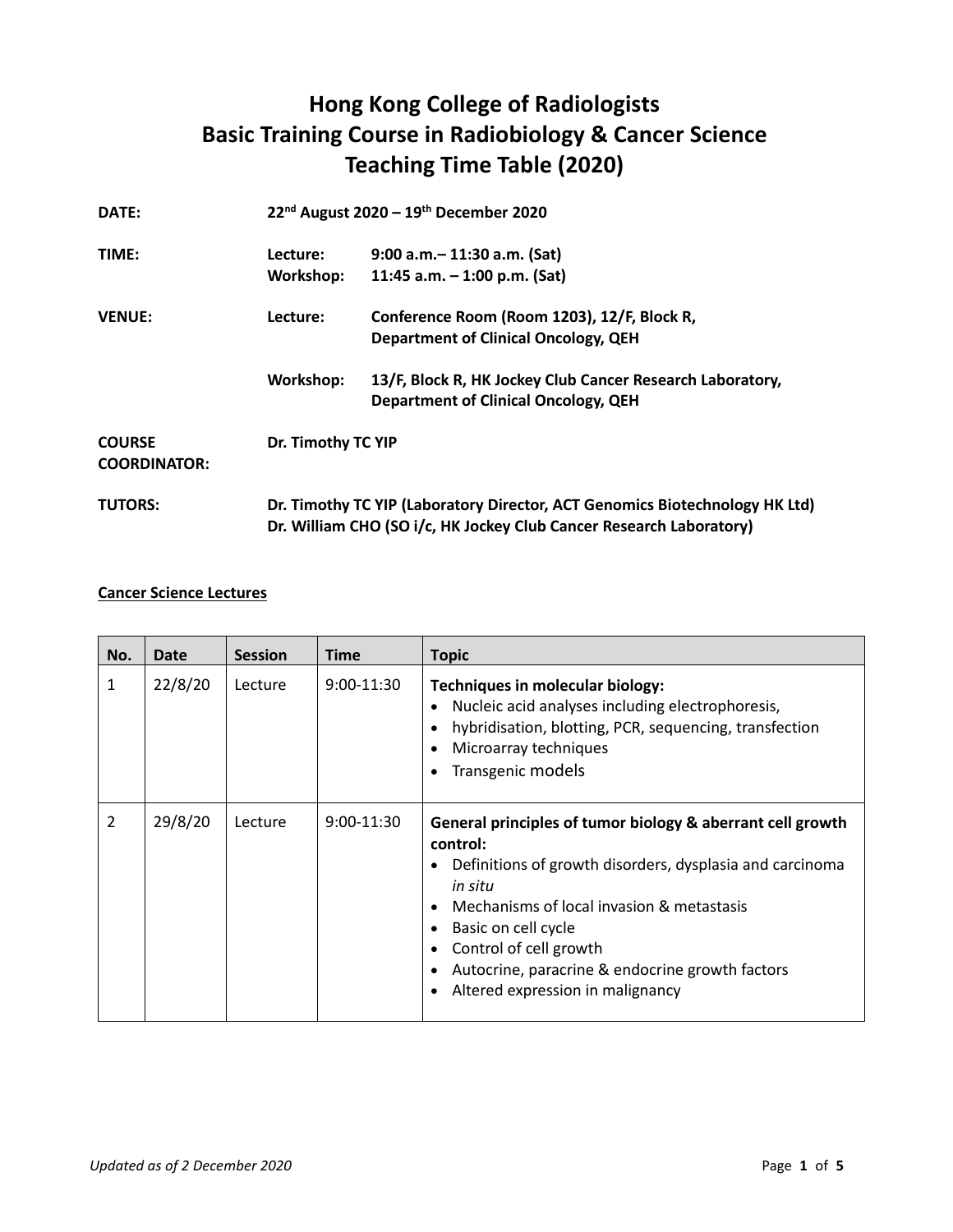| 3 | 5/9/20  | Lecture | 9:00-11:30 | <b>Causation of human cancers:</b><br><b>Environmental factors</b><br>$\bullet$<br>Carcinogenesis<br>٠<br>Viral carcinogenesis (HPV,<br>$\bullet$<br>EBV, etc)<br>Radiation carcinogenesis<br>$\bullet$<br>Ionising & non-<br>1.<br>ionising radiation<br>2.<br>DNA damage &<br>repair, nucleotide<br>excision repair<br>3.<br>Repair genes &<br>gene products |
|---|---------|---------|------------|----------------------------------------------------------------------------------------------------------------------------------------------------------------------------------------------------------------------------------------------------------------------------------------------------------------------------------------------------------------|
| 4 | 12/9/20 | Lecture | 9:00-11:30 | The genetics of normal and<br>malignant cells:<br>• Point mutations,<br>translocations, deletions,<br>gene amplification and over-<br>expression<br>· Oncogenes, proto-oncogenes,<br>tumor suppressor genes (with<br>examples)<br>· Polymorphism, mini &<br>microsatellites<br>• Brief chromatin &<br>chromosomal structure<br>• Gene therapy                  |
| 5 | 19/9/20 | Lecture | 9:00-11:30 | The epigenetics of normal and<br>malignant cells:<br>• DNA hypermethylation,<br>hypomethylation &<br>association with cancer<br>• Methylation reversal<br>• Histone acetylation &<br>deacetylation & association<br>with cancer<br>• Protein-protein interactions                                                                                              |
| 6 | 26/9/20 | Lecture | 9:00-11:30 | <b>Growth of normal and</b><br>malignant cells:<br>• Tumor kinetics<br>• Signal transduction (MAP<br>kinase pathway, etc), kinase<br>inhibitors & cancer<br>• Cyclin, cyclin kinases &<br>inhibitors & cancer<br>• Gene promotors                                                                                                                              |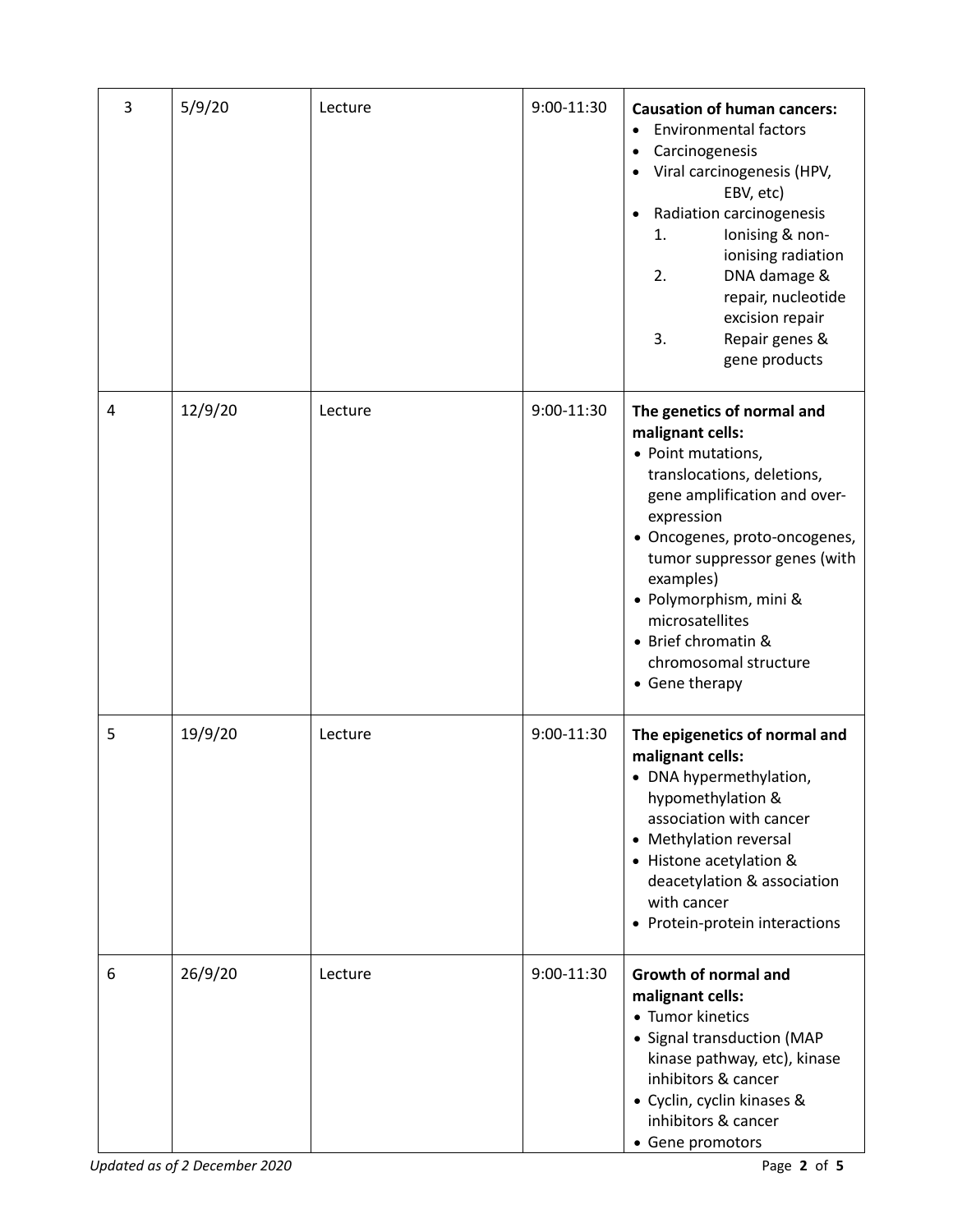| $\overline{7}$ | 3/10/20  | Lecture | 9:00-11:30 | The immune system:<br>• Cellular immune system<br>• Antigen recognition &<br>processing<br>• Dendritic cells<br>• Immunological surveillance<br>• Tumor immunology<br>• Immunotherapy                                                                                                                            |
|----------------|----------|---------|------------|------------------------------------------------------------------------------------------------------------------------------------------------------------------------------------------------------------------------------------------------------------------------------------------------------------------|
| 8              | 10/10/20 | Lecture | 9:00-11:30 | The physiology of<br>haemopoiesis:<br>• Marrow structure and<br>organisation<br>• The haemopoietic<br>microenvironment<br>• Cell lineages and hierarchies<br>• Control mechanisms in<br>normal haemopoiesis<br>• Tumour vasculature and<br>angiogenesis                                                          |
| 9              | 17/10/20 | Lecture | 9:00-11:30 | <b>Cancer susceptibility &amp;</b><br>inheritance genetics:<br>• Inherited syndromes: AT, XP,<br>Nijmegin break syndrome<br>· Li-Fr, Lynch, MEN, Cockayne,<br>FPC, inherited breast cancer<br>syndromes<br>• Genes conferring<br>susceptibility to cancer<br>• Familial linkage analysis<br>• Genetic counseling |

## **Radiobiology Lectures**

| No. | Date     | <b>Session</b> | <b>Time</b> | <b>Topic</b>                                                                                                                                                                                                                                                                              |
|-----|----------|----------------|-------------|-------------------------------------------------------------------------------------------------------------------------------------------------------------------------------------------------------------------------------------------------------------------------------------------|
|     | 24/10/20 | Lecture        | 9:00-11:30  | <b>General principles of radiobiology:</b><br>• Cellular systems (hierarchical, flexible) and<br>their response to radiation<br>• Parallel and linear systems<br>• LET and its relevance to cellular damage<br>• Radiation damage at the cellular level<br>(membrane, cytoplasm, nucleus) |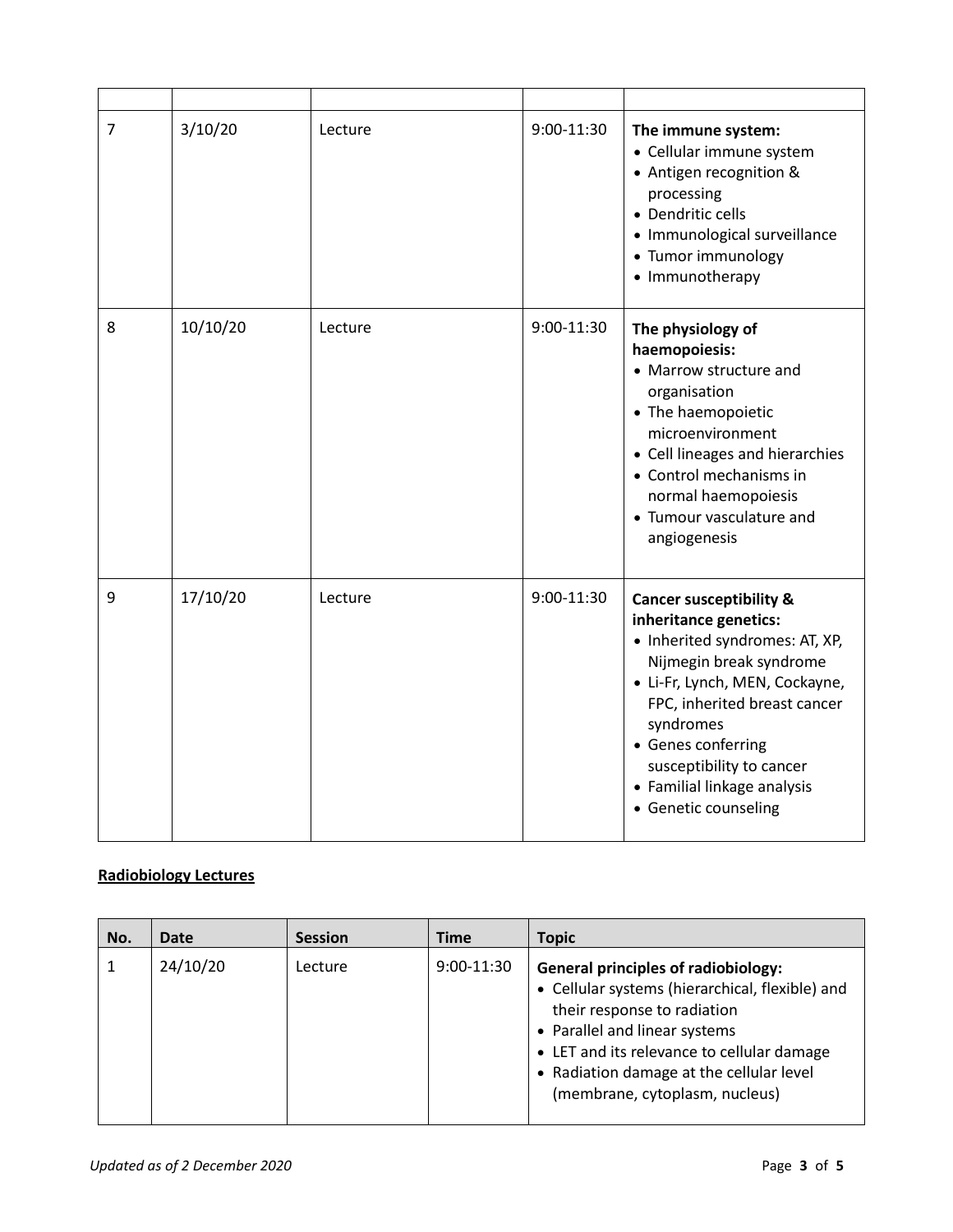| No. | <b>Date</b> | <b>Session</b> | <b>Time</b> | <b>Topic</b>                                                                                                                                                                                                                                                                                                                                                                                                           |
|-----|-------------|----------------|-------------|------------------------------------------------------------------------------------------------------------------------------------------------------------------------------------------------------------------------------------------------------------------------------------------------------------------------------------------------------------------------------------------------------------------------|
| A   | 24/10/20    | Workshop       | 11:45-13:00 | Molecular biological techniques for cancer<br>studies                                                                                                                                                                                                                                                                                                                                                                  |
| 2   | 31/10/20    | Lecture        | 9:00-11:30  | Cell survival curves, radiation damage &<br>repair:<br>• Current formulae applied to cell survival<br>curves determination (e.g. Linear quadratic<br>model, $\alpha$ & $\beta$ cell kill, $\alpha/\beta$ )<br>• Cell cycle sensitivity to radiation, repair of<br>sublethal & potentially lethal damages by<br>radiation (i.e. SLDR & PLDR)                                                                            |
| 3   | 7/11/20     | Lecture        | 9:00-11:30  | Assays for cell survival & radiation damage:<br>• Radiation biology models (monolayer,<br>spheroids, animal)<br>• (normal and transgenic), regrowth curves,<br>clonogenic assay, MTT<br>. In vitro, in vivo & in situ methods for cell<br>survival & damage determination<br>Biological dosimetry techniques (dicentric<br>chromosomes & micronuclei etc.)                                                             |
| 4   | 21/11/20    | Lecture        | 9:00-11:30  | Oxygen effects, hypoxia & biological<br>modifiers:<br>Oxygen effects, hypoxia & its model<br>Radiosensitizers, halogenated pyrimidines;<br>radioprotectors                                                                                                                                                                                                                                                             |
| 5   | 28/11/20    | Lecture        | 9:00-11:30  | Physical factors affecting cell survival,<br>fractionation & 4R:<br>Relative biological effectiveness (RBE)<br>RBE & LET, dose, dose rate and<br>fractionation<br>Hyperfractionation and accelerated<br>treatment<br>Repair, reoxygenation, redistribution,<br>repopulation<br>• Influence on therapeutic ratio by dose,<br>dose-rate & RT fraction numbers<br>Isoeffect curves, NSD system, quality of<br>irradiation |
| 6   | 5/12/20     | Lecture        | 9:00-11:30  | <b>BED &amp; hyperthermia</b><br>Definition of Biologically effective dose<br>(BED)<br>Calculation of BED with practical examples<br>Hyperthermia                                                                                                                                                                                                                                                                      |